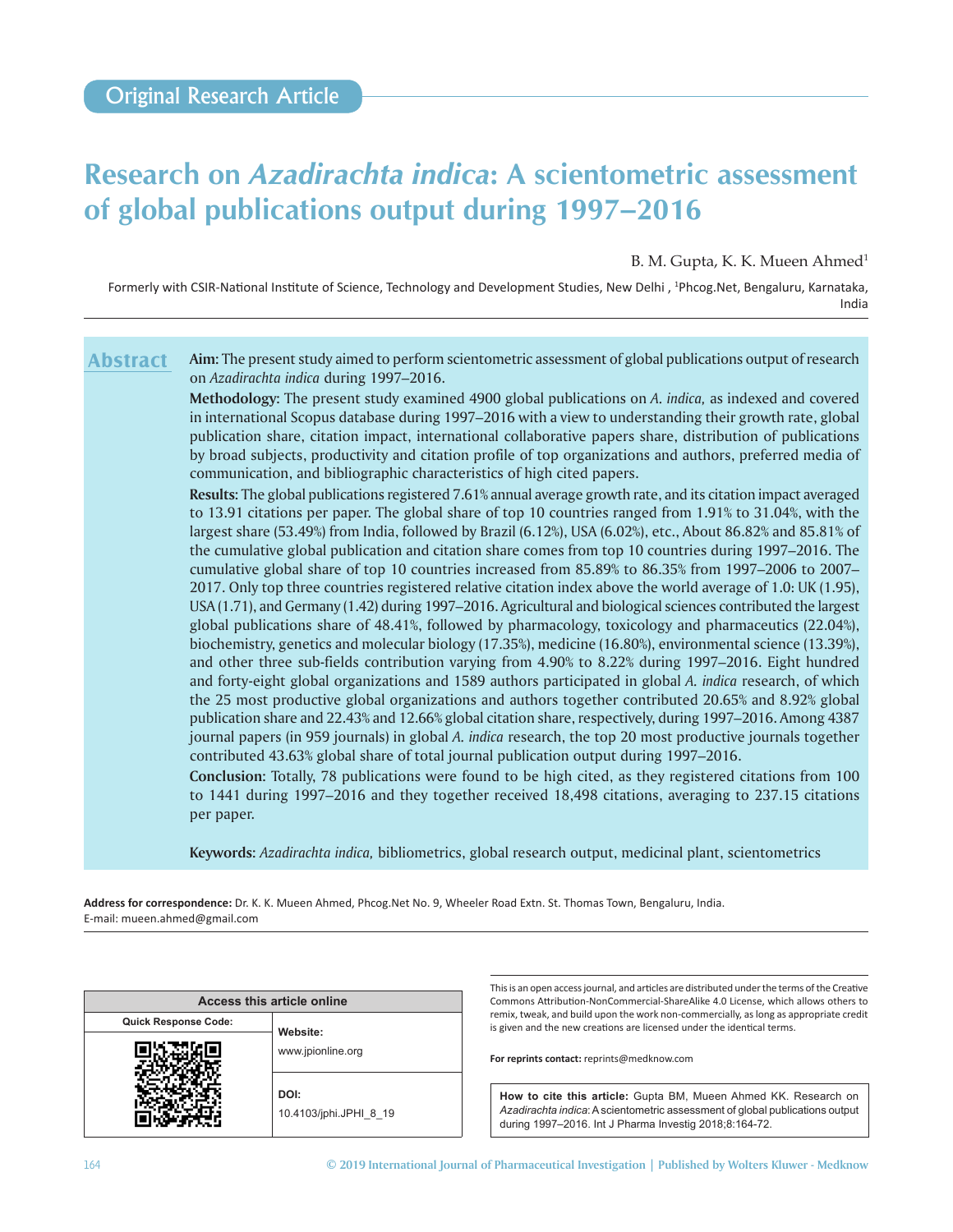# **INTRODUCTION**

For centuries, agents derived from natural sources, especially plants have been the primary source of medicine. Neem, also referred to as *Azadirachta indica* is one such plant that has been so named because it provides freedom from all diseases and used for thousands of years in Indian and African continents.[1] The United States has also recognized the significance of research on neem and published a report entitled "Neem-a tree for solving global problems."[2]

*A. indica* A. Juss (Neem) is a tropical evergreen tree (Fam. Meliacae; Subfam. Melioideae) has universally been accepted as a wonder tree because of its diverse utility and multitude of human benefits in various fields. Multidirectional therapeutic uses of neem have been known in India since the Vedic times. Different parts of the plant including flowers, leaves, seeds, and bark have been used to treat both acute and chronic human diseases; and used as insecticide; antimicrobial, larvicidal, antimalarial, antibacterial, antiviral, and spermicidal. It is widely used also for its cosmetic, medicinal, and agricultural uses.[3]

*A. indica*, commonly known as neem, has attracted worldwide prominence in recent years. Neem has been extensively used in Ayurveda, Unani, and Homoeopathic medicine and has become a cynosure of modern medicine. More than 140 compounds have been isolated from different parts of neem. All parts of the neem tree have been used conventionally for the treatment of inflammation, infections, fever, skin diseases, and dental disorders.[4]

Different parts of the neem tree are used to treat pyrexia, headache, ulcer, respiratory disorders, cancer, diabetes, leprosy, malaria, dengue, chicken pox, and dermal complications. The tree is popular for its pharmacological attributes such as hypolipidemic, antifertility, microbicidal, antidiabetic, anti‑inflammatory, hepatoprotective, antipyretic, hypoglycemic, insecticidal, nematicidal, antiulcer, antioxidant, neuroprotective, cardioprotective, and antileishmaniasis properties. *A. indica* is also rich in various phytochemicals for pharmaceuticals such as alkaloids, steroids, flavonoids, terpenoids, fatty acids, and carbohydrates.[5]

The chemopreventive and anticancer therapeutic efficacy of *A. indica* fractions and compounds could be explained by multiple cellular and molecular mechanisms, including free radical scavenging, carcinogen‑detoxification, DNA repair, cell cycle alteration, programmed cell death (apoptosis) and autophagy, immune surveillance, anti‑inflammatory, anti-angiogenic, anti-invasive, and anti-metastatic activities as well as their ability to modulate several dysregulated oncogenic signaling pathways.[6]

# **Literature review**

Few bibliometric studies made a bibliometric assessment of Azadirachta research in the past. Thirumagal and Ramesh<sup>[7]</sup> explored global neem research (392 papers) during 2006–2010. It used PubMed database and focused on various aspects: growth rate, authorship pattern-number of authors, productivity and degree of collaboration, bibliographic format, language-wise and country-wise distribution, identification of core journals using Bradford law, and depicting a clustering view of neem research. Singh<sup>[8]</sup> examined global Azadirachta research (1198 papers) during 1901–2014. It also used PubMed and focused on chronological growth of literature, authorship pattern and author productivity, fitness of distribution of papers to Bradford's law of scattering, country-wise contribution and identification of core journals. Vijayakumar and Shehbaz<sup>[9]</sup> studied the authorship pattern of *A. indica* literature, which revealed that collaborative research is more favored than the solo research with a degree of collaboration as 0.94. Similar bibliometric studies have been published on other individual medicinal plants such as *Aloe Vera*, [10] *Curcuma longa*[11] *Glycyrrhiza glabra*, [12] *Ocimum Santum*, [13] *Pheonix*  dactylifera,<sup>[14]</sup> Tinospora cordifolia,<sup>[15]</sup> and *Phyllanthis emblica*.<sup>[16]</sup>

# **Objectives**

The study examines global *A. indica* research performance, in terms of quantitative and qualitative indicators during 22 years (1997–2016), based on publications indexed in the Scopus database. Its objectives are as follows: (i) to study the growth and distribution of global literature on *A. indica*, (ii) to examine the scientometric profile and characteristics of the 10 most productive countries, 25 most productive organizations, and to 25 most productive authors, (iii) to study the distribution of publication output by broad subject areas and identification of significant keywords, (iv) to identify the medium of communication and the bibliographic characteristics of global highly cited publications on *A. indica*.

## **METHODOLOGY**

The top 10 most productive countries global publications on *A. indica* were sourced from Scopus international database (http://www.scopus.com), using two keywords "*Azadirachta indica*" or "neem" for the years 1997–2016. The TITLE-ABS-KEY (as shown in search string below) tag was searched for the two keywords restricting the hit to the period 1997–2016 in "date range" tag. The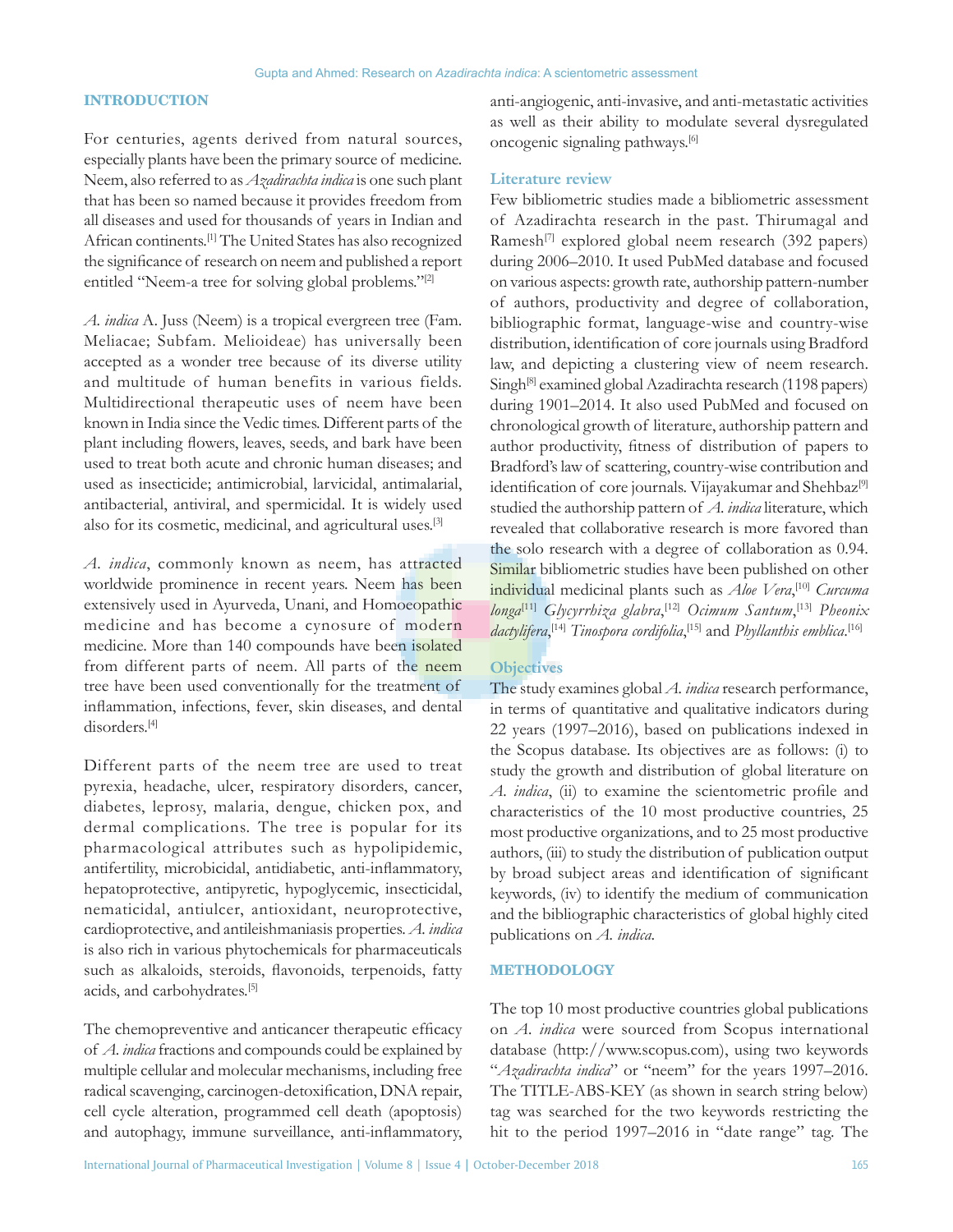statement becomes the main search string. The main search string was further restricted to individual 10 countries in "country" tag one by one for obtaining publication data of these countries. On further restricting global search string by "subject area tag," "country tag," "source title tag," "journal title name" and "affiliation tag," statistics on the distribution of publications by subject, collaborating countries, author-wise, organization-wise and journal-wise, etc., were obtained. Citation data were obtained from the date of publication to January 25, 2018. Select bibliometric indicators have been used to study the performance of global *A. indica* research.

# TITLE-ABS-KEY (*Azadirachta indica* or neem) AND PUBYEAR > 1996 AND PUBYEAR < 2017.

#### **Analysis**

The total research output of the world in the field of *A. indica* cumulated to 4900 publications in 20 years during 1997–2016. The *A. indica* annual global research output increased from 95 in the year 1997 to 321 publications in the year 2016, registering 7.61% growth per annum. The cumulative world output in *A. indica* research in 10 years 1997–2006 increased from 1375 to 3525 publications during succeeding 10-year period 2007–2016, registering 156.36% growth. The citation impact of global publications on *A. indica* in 20 years averaged to 13.91 citations per publication (CPP) during 1997–2016; ten-yearly impact averaged to 25.98 CPP for the period 1997–2006, which sharply declined to 9.21 CPP in the succeeding 5-year 2007–2016 [Table 1].

Of the total global publications output, 89.53% (4387) appeared as articles, 6.35% (311) as reviews, 2.29% (112) as conference papers and the rest below 1%: book chapters (0.47%), letters and notes (0.37% each), short surveys (0.22%), editorial (0.14%), erratum (0.12%), conference reviews (0.06%), articles in press (0.04%), and book and retracted (0.02% each).

# **Top 10 most productive countries in** *Azadirachta indica* **research**

The global research output in the field of *A. indica* research had originated from as many as 112 countries in the world during 1997–2016, of which, 64 published 1–10 papers each in 20 years, 31 countries 11–50 papers each, 9 countries 51–100 papers each, 7 countries 101–300 papers each, and 1 country 2621 papers. The top 10 most productive countries in *A. indica* research contributed 84–2461 publications each during 1997–2016 [Table 2]. The top 10 most productive countries in *A. indica* research accounted for 86.22% global publication share and 85.81% citation share during 1997–2016. Their ten‑yearly output accounted for 85.89%

**Table 1: World output in** *Azadirachta indica* **research, 1997- 2016**

| <b>Publication</b> | <b>World</b> |                  |       | <b>Publication</b> |           | <b>World</b> |            |  |  |
|--------------------|--------------|------------------|-------|--------------------|-----------|--------------|------------|--|--|
| period             | TP           | <b>CPP</b><br>тс |       | period             | <b>TP</b> | TC           | <b>CPP</b> |  |  |
| 1997               | 95           | 1463             | 15.40 | 2009               | 325       | 5314         | 16.35      |  |  |
| 1998               | 107          | 2151             | 20.10 | 2010               | 392       | 4105         | 10.47      |  |  |
| 1999               | 98           | 2402             | 24.51 | 2011               | 441       | 4136         | 9.38       |  |  |
| 2000               | 118          | 2552             | 21.63 | 2012               | 419       | 3617         | 8.63       |  |  |
| 2001               | 96           | 2597             | 27.05 | 2013               | 361       | 2982         | 8.26       |  |  |
| 2002               | 122          | 3895             | 31.93 | 2014               | 402       | 1992         | 4.96       |  |  |
| 2003               | 158          | 3716             | 23.52 | 2015               | 351       | 1156         | 3.29       |  |  |
| 2004               | 175          | 6221             | 35.55 | 2016               | 321       | 623          | 1.94       |  |  |
| 2005               | 183          | 4660             | 25.46 | 1997-2006          | 1375      | 35,719       | 25.98      |  |  |
| 2006               | 223          | 6062             | 27.18 | 2007-2016          | 3525      | 32.459       | 9.21       |  |  |
| 2007               | 237          | 4406             | 18.59 | 1997-2016          | 4900      | 68,178       | 13.91      |  |  |
| 2008               | 276          | 4128             | 14.96 |                    |           |              |            |  |  |

TP: Total papers, TC: Total citations, CPP: Citations per paper

global publication share during 1997–2006 which increased to 86.35% during succeeding 10-year period 2007–2016. Country-wise, the global publication share of top 15 countries varied widely 1.71%–53.49% during 1997–2016, with India accounting for the highest publication share (53.49%), followed by Brazil (6.12%), USA (6.02%), Nigeria (5.57%), Pakistan (4.71%), and other countries, namely UK, Germany, China, Egypt, and Malaysia (from 1.71% to 2.45%) during 1997–2016. The global publication share registered an increasing publication share varying from 0.45% to 3.01% in six countries, namely Pakistan, Egypt, Nigeria, India, Malaysia, and China, as against decrease from 0.39% to 4.57% in four countries, namely Brazil, German, UK, and USA in 10 years (1997–2006 and 2007–2016). Only three of the top 10 countries scored relative citation index above the world average of 1.00: UK (1.95), USA (1.71), and Germany (1.42) during 1997–2016. India has though emerged as one of the world leaders in *A. indica* research, its performance in terms of relative citation index (0.96) has below the world average.

## **International collaboration**

The international collaborative output of top 10 most productive countries in *A. indica* research as a national share in the country-wise output varied widely from 7.97% to 65.09%, with an average share of 17.44% during 1997–2016. The highest international collaborative publication share comes from Germany (65.09%), followed by UK (60.0%), USA (56.95%), Egypt (44.44%), Malaysia (39.29%), China (25.91%), Pakistan (19.05%), Nigeria (16.12%), Brazil (10.33%), and India (7.97%) during 1997–2016. Most surprisingly, India's international collaborative share in its national output in *A. indica* research has been comparatively small and lowest, 7.97%.

#### **Subject‑wise distribution of research output**

The global *A. indica* research output published during 1997–2016 is distributed across eight sub‑fields(as identified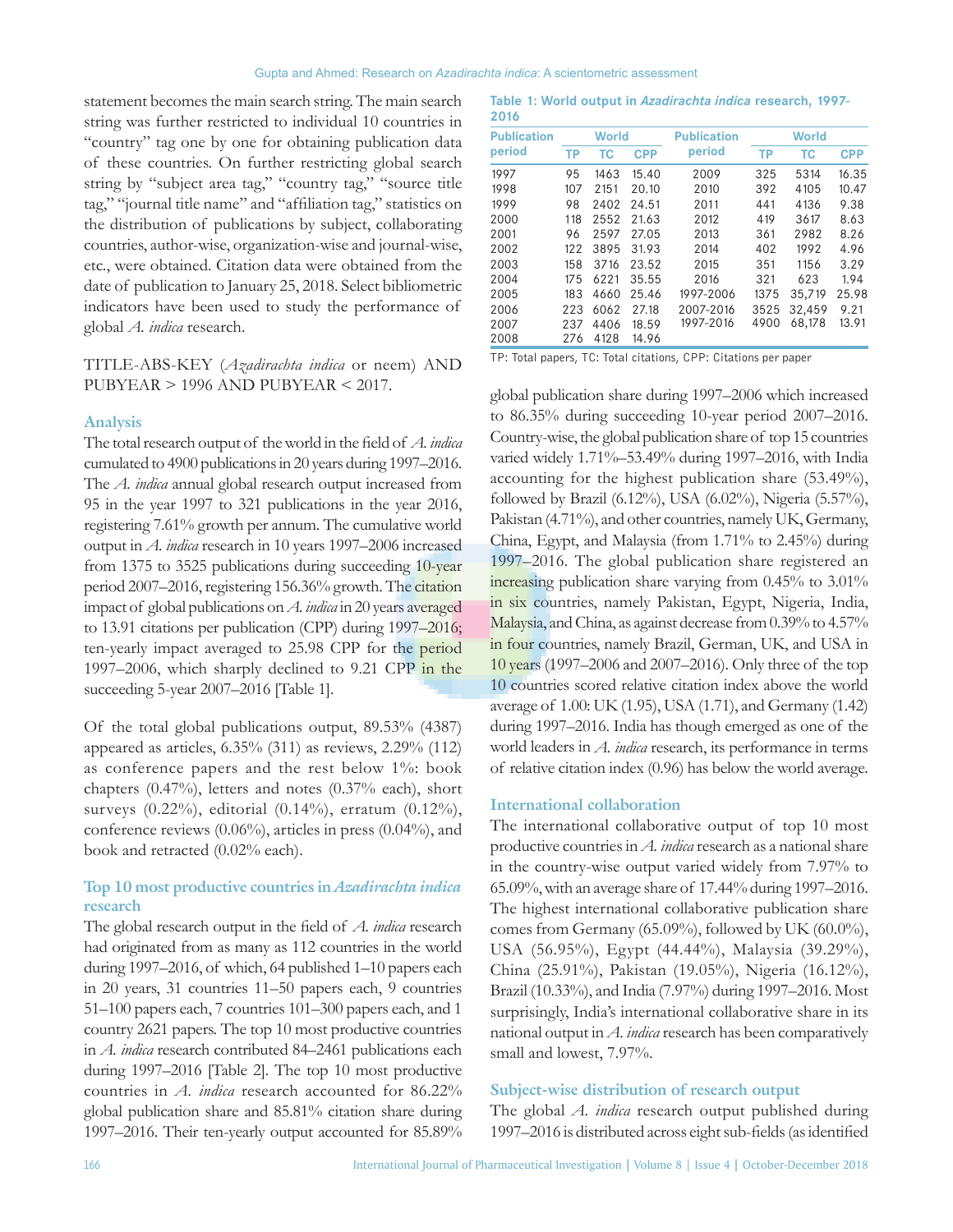in Scopus database classification), with agricultural and biological sciences accounting for the highest publications share (48.41%), followed by pharmacology, toxicology and pharmaceutics (22.04%), biochemistry, genetics, and molecular biology (17.35%), medicine (16.80%), environmental science (13.39%), and other three sub-fields contribution varying from 4.90% to 8.22% during 1997–2016. Its activity index, which computes change in research activity in the discipline over time 1997–2006 to 2007–2016 (world average activity index of a given subject is taken as 100), witnessed increase in pharmacology, toxicology, and pharmaceutics (from 84.47 to 106.06), biochemistry, genetics, and molecular biology (from 95.17 to 101.88), medicine (from 72.31 to 110.80), immunology and microbiology (from 85.77 to 105.55), and veterinary science (from 81.67 to 107.15), as against decrease in agricultural and biological sciences (from 111.99 to 95.32), environmental science (from 124.4 to 90.48), and chemistry (from 111.8 to 95.40) from 1997–2006 to 2007–2016. Chemistry, among various subjects registered the highest citations impact per paper of 19.51 CPP, followed by immunology and microbiology (17.80), pharmacology, toxicology, and pharmaceutics (17.38), medicine (15.55), environmental science (15.49), biochemistry, genetics, and molecular biology (14.57), veterinary science (11.25), and agricultural and biological sciences (10.61) during 1997–2016 [Table 3].

**Profile of Top 25 Most Productive Global Organizations** Eight hundred and forty-eight organizations participated in global research on *A. indica* during 1997–2016, of which 715 organizations contributed 1–10 papers each, 85 organizations 11–20 papers each, 41 organizations 21–50 papers each, and 5 organizations 51–64 papers each.

The productivity of top 25 most productive global organizations in *A. indica* research varied from 27 to 64 publications and together they contributed 20.65% (1012) publication share and 22.43% (15,293) citation share during 1997–2016. The scientometric profile of these top 25 organizations is presented in Table 4.

Ten organizations registered publications output greater than the group average of 40.48: Banaras Hindu University, Varanasi, India (64 papers), Indian Agricultural Research Institute, New Delhi, India (63 papers), University of Karachi, Pakistan (60 papers), Annamalai University, India (55 papers), Tamil Nadu Agricultural University, India (51 papers), Indian Veterinary Research Institute, India and King Saud University, Saudi Arabia (49 papers each),

| Table 2: Global publication share of top 10 most productive countries in Azadirachta indica during 1997-2016 |  |  |  |  |
|--------------------------------------------------------------------------------------------------------------|--|--|--|--|
|--------------------------------------------------------------------------------------------------------------|--|--|--|--|

|       | Serial number Name of the country    |      | <b>Number of papers</b> |      |       | <b>Share of papers</b>                                      |       |        | <b>CPP</b> | ICP(%)                 | <b>RCI</b> |
|-------|--------------------------------------|------|-------------------------|------|-------|-------------------------------------------------------------|-------|--------|------------|------------------------|------------|
|       |                                      |      |                         |      |       | 1997-2006 2007-2016 1997-2016 1997-2006 2007-2016 1997-2016 |       |        |            | 1997-2016              |            |
|       | India                                | 721  | 1900                    | 2621 | 52.44 | 53.90                                                       | 53.49 | 34,917 |            | 13.32 209 (7.97) 0.96  |            |
| 2     | <b>Brazil</b>                        | 88   | 212                     | 300  | 6.40  | 6.01                                                        | 6.12  | 3109   |            | 10.36 31 (10.33) 0.75  |            |
| 3     | USA                                  | 128  | 167                     | 295  | 9.31  | 4.74                                                        | 6.02  | 7018   |            | 23.79 168 (56.95) 1.71 |            |
| 4     | Nigeria                              | 60   | 213                     | 273  | 4.36  | 6.04                                                        | 5.57  | 2797   |            | 10.25 44 (16.12) 0.74  |            |
| 5     | Pakistan                             | 35   | 196                     | 231  | 2.55  | 5.56                                                        | 4.71  | 2449   |            | 10.60 44 (19.05) 0.76  |            |
| 6     | U.K.                                 | 62   | 58                      | 120  | 4.51  | 1.65                                                        | 2.45  | 3256   |            | 27.13 72 (60.00) 1.95  |            |
|       | Germany                              | 47   | 59                      | 106  | 3.42  | 1.67                                                        | 2.16  | 2097   |            | 19.78 69 (65.09) 1.42  |            |
| 8     | China                                | 25   | 80                      | 105  | 1.82  | 2.27                                                        | 2.14  | 1021   |            | 9.72 27 (25.71) 0.70   |            |
| 9     | Egypt                                | 5    | 85                      | 90   | 0.36  | 2.41                                                        | 1.84  | 1016   | 11.29      | 40 (44.44) 0.81        |            |
| 10    | Malaysia                             | 10   | 74                      | 84   | 0.73  | 2.10                                                        | 1.71  | 823    |            | 9.80 33 (39.29) 0.70   |            |
| Total |                                      | 1181 | 3044                    | 4225 | 85.89 | 86.35                                                       | 86.22 | 58.503 |            | 13.85 737 (17.44) 1.00 |            |
| World |                                      | 1375 | 3525                    | 4900 |       |                                                             |       | 68.178 | 13.91      |                        |            |
|       | Share of 10 countries in world total |      |                         |      |       |                                                             |       | 85.81  |            |                        |            |

TC: Total citations, CPP: Citations per paper, ICP: International collaborative papers, RCI: Relative citation index

| Table 3: Subject-wise breakup of global publications in Azadirachta indica research during 1997-2016 |  |  |  |  |  |  |  |  |  |
|------------------------------------------------------------------------------------------------------|--|--|--|--|--|--|--|--|--|
|------------------------------------------------------------------------------------------------------|--|--|--|--|--|--|--|--|--|

| Serial number Subject* |                                                                   |      | Number of papers (TP)         |      |        | <b>Activity index</b> |                   |           | <b>CPP TP (%)</b> |
|------------------------|-------------------------------------------------------------------|------|-------------------------------|------|--------|-----------------------|-------------------|-----------|-------------------|
|                        |                                                                   |      | 1997-2006 2007-2016 1997-2016 |      |        | 1997-2006 2007-2016   |                   | 2007-2016 |                   |
|                        | Agricultural and biological sciences                              | 747  | 1630                          | 2377 | 111.99 | 95.32                 | 25215 10.61 48.51 |           |                   |
| 2                      | Pharmacology, toxicology and pharmaceutics                        | 256  | 824                           | 1080 | 84.47  | 106.06                |                   |           | 18767 17.38 22.04 |
| 3                      | Biochemistry, genetics and molecular biology                      | 227  | 623                           | 850  | 95.17  | 101.88                | 12387             | 14.57     | 17.35             |
| $\overline{4}$         | Medicine                                                          | 167  | 656                           | 823  | 72.31  | 110.80                | 12798             | 15.55     | 16.80             |
| 5                      | Environmental science                                             | 229  | 427                           | 656  | 124.40 | 90.48                 | 10159             | 15.49     | 13.39             |
| 6                      | Immunology and microbiology                                       | 97   | 306                           | 403  | 85.77  | 105.55                | 7172              | 17.80     | 8.22              |
|                        | Chemistry                                                         | 112  | 245                           | 357  | 111.80 | 95.40                 | 6965              | 19.51     | 7.29              |
| 8                      | Veterinary science                                                | 55   | 185                           | 240  | 81.67  | 107.15                | 2700              | 11.25     | 4.90              |
| World output           |                                                                   | 1375 | 3525                          | 4900 |        |                       |                   |           |                   |
|                        | There is overlapping of literature covered under various subjects |      |                               |      |        |                       |                   |           |                   |

TP: Total papers, TC: Total citations, CPP: Citations per paper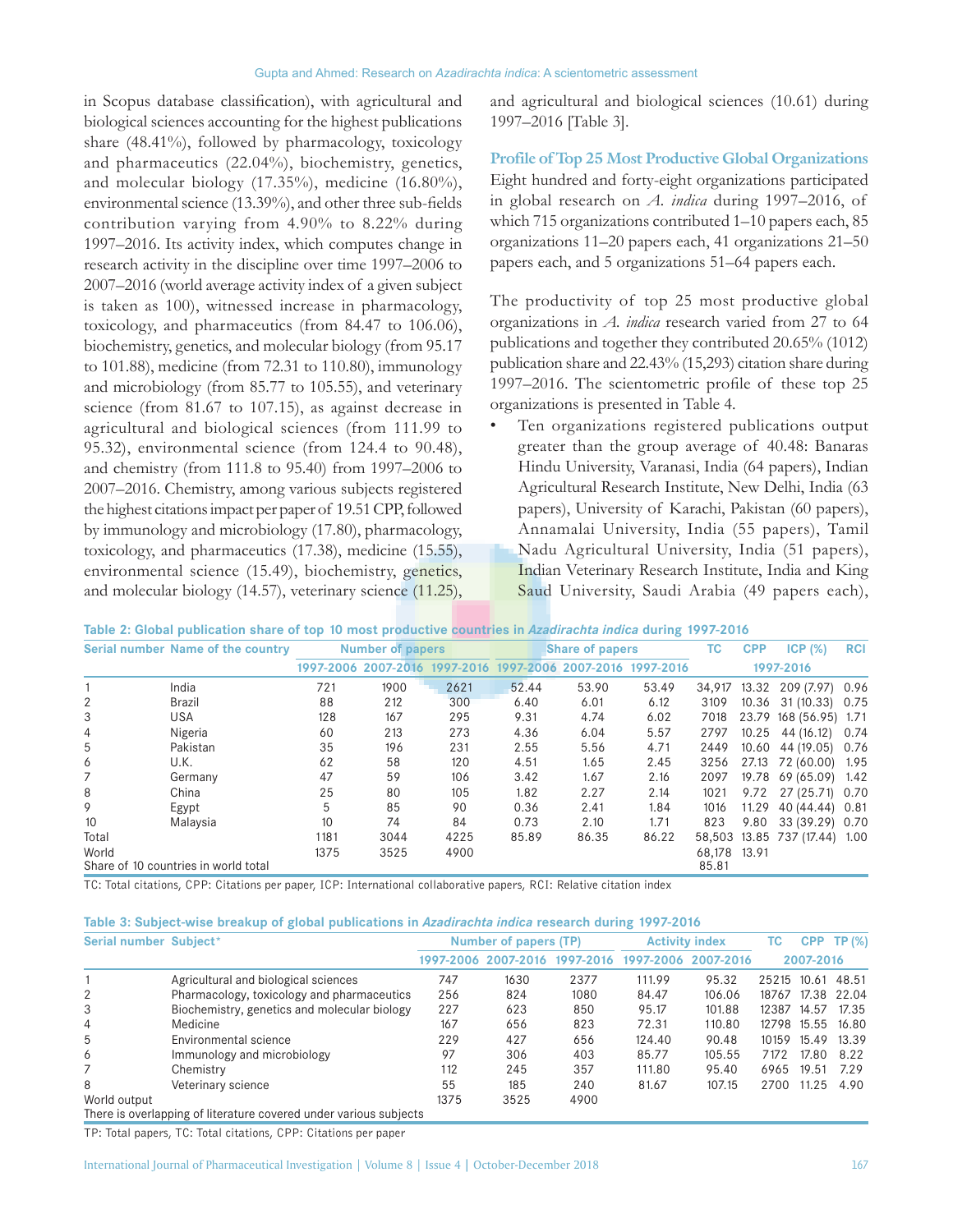| <b>Serial number</b>      | Name of the organization                                 | <b>TP</b> | <b>TC</b> | <b>CPP</b> | HI           | ICP(%)      | <b>RCI</b> |
|---------------------------|----------------------------------------------------------|-----------|-----------|------------|--------------|-------------|------------|
|                           | Banaras Hindu University, Varanasi, India                | 64        | 1601      | 25.02      | 21           | 9(14.06)    | 1.80       |
| 2                         | Indian Agricultural Research Institute, New Delhi, India | 63        | 865       | 13.73      | 16           | 5(7.94)     | 0.99       |
| 3                         | University of Karachi, Pakistan                          | 60        | 469       | 7.82       | $\mathbf{2}$ | 5(8.33)     | 0.56       |
| 4                         | Annamalai University, India                              | 55        | 1472      | 26.76      | 24           | 1(1.82)     | 1.92       |
| 5                         | Tamil Nadu Agricultural University, India                | 51        | 410       | 8.04       | 11           | 4(7.84)     | 0.58       |
| 6                         | Indian Veterinary Research Institute, India              | 49        | 664       | 13.55      | 14           | 3(6.12)     | 0.97       |
| 7                         | King Saud University, Saudi Arabia                       | 49        | 884       | 18.04      | 17           | 39 (79.59)  | 1.30       |
| 8                         | UNESP-Universidade EStadual Paulista, Brazil             | 48        | 414       | 8.63       | 12           | 2(4.17)     | 0.62       |
| 9                         | University of Agriculture, Faisalabad, Pakistan          | 43        | 964       | 22.42      | 12           | 10(23.26)   | 1.61       |
| 10                        | Federal University of Viscosa, Brazil                    | 41        | 289       | 7.05       | 10           | 6(14.63)    | 0.51       |
| 11                        | Bharathiar University, Coimbatore, India                 | 40        | 1164      | 29.10      | 17           | 24 (60.00)  | 2.09       |
| 12                        | Panjab University, Chandigarh, India                     | 37        | 339       | 9.16       | 13           | 2(5.41)     | 0.66       |
| 13                        | Chittaranjan National Cancer Institute, Kolkata, India   | 37        | 683       | 18.46      | 17           | 8(21.62)    | 1.33       |
| 14                        | University of Ibadan, Nigeria                            | 36        | 554       | 15.39      | 12           | 7(19.44)    | 1.11       |
| 15                        | University of Mysore, India                              | 36        | 308       | 8.56       | 9            | 2(5.56)     | 0.62       |
| 16                        | Universidade de Sao Paulo-USP, Brazil                    | 35        | 247       | 7.06       | 9            | 3(8.57)     | 0.51       |
| 17                        | Indian Institute of Technology, New Delhi                | 34        | 473       | 13.91      | 12           | 6(17.65)    | 1.00       |
| 18                        | Ahmadu Bello University, Nigeria                         | 32        | 205       | 6.41       | 8            | 3(9.38)     | 0.46       |
| 19                        | Vellore Institute of Technology, India                   | 31        | 558       | 18.00      | 11           | 3(9.68)     | 1.29       |
| 20                        | University of Agricultural Sciences, Bangalore, India    | 30        | 103       | 3.43       | 5            | 1(3.33)     | 0.25       |
| 21                        | Arid Forestry Research Institute, Jodhpur, India         | 29        | 140       | 4.83       | 6            | 1(3.45)     | 0.35       |
| 22                        | Aligarh Muslim University, India                         | 29        | 900       | 31.03      | 12           | 2(6.90)     | 2.23       |
| 23                        | Universidade Federal Rural de Pernambuco, Brazil         | 28        | 169       | 6.04       | 8            | 1(3.57)     | 0.43       |
| 24                        | Central Arid Zone Research Institute, Jodhpur, India     | 28        | 684       | 24.43      | 8            | 1(3.57)     | 1.76       |
| 25                        | Wageningen University and Research Centre, Netherlands   | 27        | 734       | 27.19      | 13           | 23 (85.19)  | 1.95       |
| Total of 25 organizations |                                                          | 1012      | 15293     | 15.11      | 11.96        | 171 (16.90) | 1.09       |
| Total of world            |                                                          | 4900      | 68178     | 13.91      |              |             |            |
|                           | Share of top 25 organizations in world output            | 20.65     | 22.43     |            |              |             |            |

**Table 4: Scientometric profile of top 25 most productive global organizations in** *Azadirachta indica* **research during 1997-2016**

TP: Total papers, TC: Total citations, CPP: Citations per paper, HI: h-index, ICP: International collaborative papers, RCI: Relative citation index

UNESP-Universidade Estadual Paulista, Brazil (48 papers), University of Agriculture, Faisalabad, Pakistan (43 papers) and Federal University of Viscosa, Brazil (41 papers) during 1997–2016

- Eleven organizations registered impact and relative citation index above the group average of 15.11 CPP and 1.09 during 1997–2016: Aligarh Muslim University, India (31.03 and 2.23), Bharathiar University, Coimbatore, India (29.10 and 2.09), Wageningen University and Research Centre, Netherlands (27.19 and 1.95), Annamalai University, India (26.76 and 1.92), Banaras Hindu University, Varanasi, India (25.02 and 1.80), Central Arid Zone Research Institute, Jodhpur, India (24.43 and 1.76), University of Agriculture, Faisalabad, Pakistan (22.42 and 1.61), Chittaranjan National Cancer Institute, Kolkata, India (18.46 and 1.33), King Saud University, Saudi Arabia (18.04 and 1.30), Vellore Institute of Technology, India ( 1 8 . 0 and 1.29) and University of Ibadan, Nigeria (19.44 and 1.11) during 1996–2016
- Seven organizations contributed international collaborative publications share above the group average of 16.90%: Wageningen University and Research Centre, Netherlands (85.19%), King Saud University, Saudi Arabia (79.59%), Bharathiar University, Coimbatore, India (60.0%), University of Agriculture, Faisalabad, Pakistan (23.26%), Chittaranjan

National Cancer Institute, Kolkata, India (21.62%), University of Ibadan, Nigeria (19.44%), Indian Institute of Technology, New Delhi (17.65%) during 1997–2016.

## **Profile of top 25 most productive authors**

A total of 1589 authors participated in global research on *A. indica* during 1997–2016, of which 1414 authors contributed 1–5 papers each, 141 authors 6–10 papers each, 29 authors 11–20 papers each, and 5 authors 21–37 papers each.

The research productivity in the field of *A. indica* research of top 25 most productive authors varied from 13 to 37 publications. Together they contributed 8.92% (437) global publication share and 12.66% (8628) citation share during 1997–2016. The scientometric profile of these 20 authors is presented in Table 5.

- Seven authors registered publications output above the group average of 17.48: R. Baral (37 papers), A. Bose (31 papers), S. Nagini (30 papers), A. Koul, K. Murugan and B. S. Siddiqui (20 papers each), A. K. Srivastava (18 papers) during 1997–2016
- Ten authors registered impact and relative citation index above the group average of 19.74 CPP and 1.42: K. G. Bhattacharyya (52.15 and 3.75), S. Nagini (38.40 and 2.76), V. C. Verma (37.77 and 2.72), K. Murugan (29.29 and 2.11), N. Chandrasekaran (29.08 and 2.09),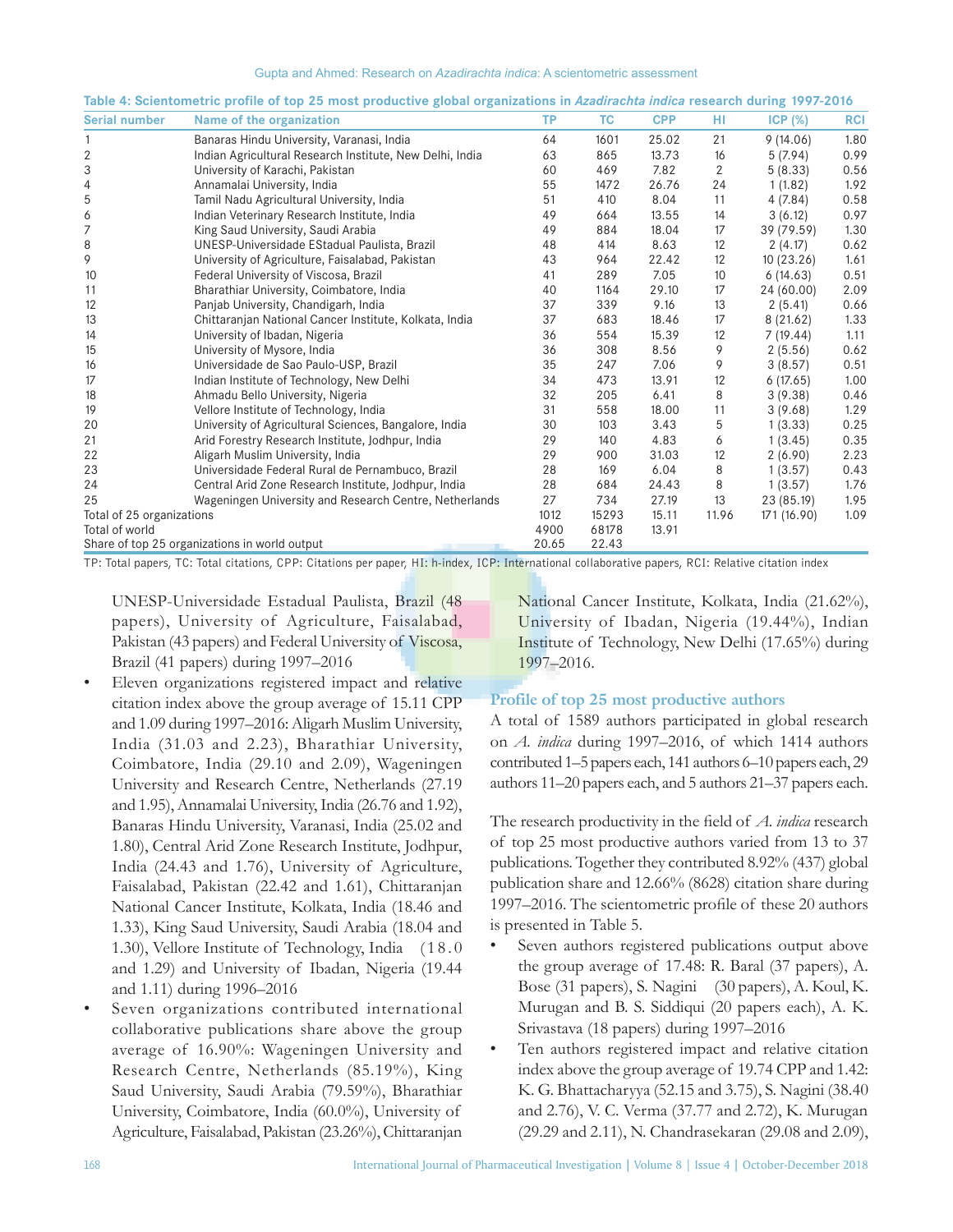|                     |                                               | Table 5: Scientometric prome of top 25 most productive authors in Azaurachta muica research during 1997-2010<br>Serial number Name of the author Affiliation of the author | <b>TP</b> | <b>TC</b> | <b>CPP</b> | HI             | ICP(%)     | <b>RCI</b> |
|---------------------|-----------------------------------------------|----------------------------------------------------------------------------------------------------------------------------------------------------------------------------|-----------|-----------|------------|----------------|------------|------------|
| 1                   | R. Baral                                      | Chittranjan National Cancer Institute, Kolkata, India                                                                                                                      | 37        | 683       | 18.46      | 17             | 8(21.62)   | 1.33       |
| $\overline{2}$      | A. Bose                                       |                                                                                                                                                                            | 31        | 477       | 15.39      | 15             |            | 1.11       |
| 3                   |                                               | Chittranjan National Cancer Institute, Kolkata, India                                                                                                                      |           |           |            |                | 8(25.81)   |            |
|                     | S. Nagini                                     | Annamalai University, India                                                                                                                                                | 30        | 1152      | 38.40      | 9              | 0(0.00)    | 2.76       |
| 4                   | A. Koul                                       | Panjab University, Chandigarh, India                                                                                                                                       | 24        | 279       | 11.63      | 11             | 1(4.17)    | 0.84       |
| 5                   | K. Murugan                                    | Bharathiar University, India                                                                                                                                               | 24        | 703       | 29.29      | 15             | 21 (87.50) | 2.11       |
| 6                   | <b>B.S. Siddiqui</b>                          | University of Karachi, Pakistan                                                                                                                                            | 20        | 306       | 15.30      | 11             | 0(0.00)    | 1.10       |
| 7                   | A.K. Srivastava                               | Indian Institute of Technology, New Delhi, India                                                                                                                           | 18        | 317       | 17.61      | 10             | 1(5.56)    | 1.27       |
| 8                   | G. Gopalakrishnan                             | SPIC Science Foundation, Chennai, India                                                                                                                                    | 17        | 222       | 13.06      | 8              | 3(17.65)   | 0.94       |
| 9                   | F. Abdel-Ghaffar                              | Cairo University, Egypt                                                                                                                                                    | 16        | 441       | 27.56      | 13             | 15 (93.75) | 1.98       |
| 10                  | M.R. Forim                                    | Universidade Federal de Sao Carlos, Brazil                                                                                                                                 | 15        | 107       | 7.13       | 7              | 1(6.67)    | 0.51       |
| 11                  | K. Sarkar                                     | National Cancer Research Institute, Kolkata, India                                                                                                                         | 15        | 280       | 18.67      | 12             | 6(40.00)   | 1.34       |
| 12                  | V.R.B. Sastry                                 | National Institute of Animal Nutrition and Physiology,<br>Bangalore, India                                                                                                 | 15        | 67        | 4.47       | 4              | 2(13.33)   | 0.32       |
| 13                  | I.D. Vendramim                                | ESALQ/USP, Brazil                                                                                                                                                          | 15        | 137       | 9.13       | 8              | 0(0.00)    | 0.66       |
| 14                  | S. Barik                                      | National Cancer Research Institute, India                                                                                                                                  | 14        | 128       | 9.14       | 7              | 6(42.86)   | 0.66       |
| 15                  | X.M. Peng                                     | Research Institute of Resource Insects of Chinese Academy<br>of Forestry, China                                                                                            | 14        | 12        | 0.86       | 2              | 0(0.00)    | 0.06       |
| 16                  | H.M. Poehling                                 | Kasetsart University, Germany                                                                                                                                              | 14        | 191       | 13.64      | 9              | 6(42.86)   | 0.98       |
| 17                  | Y.X. Zheng                                    | Research Institute of Resource Insects of Chinese Academy<br>of Forestry, China                                                                                            | 14        | 21        | 1.50       | $\overline{2}$ | 0(0.00)    | 0.11       |
| 18                  | K.G. Bhattacharyya                            | Guwahati University, India                                                                                                                                                 | 13        | 678       | 52.15      | 8              | 0(0.00)    | 3.75       |
| 19                  | N. Chandrasekaran                             | Vellore Institute of Technology, India                                                                                                                                     | 13        | 378       | 29.08      | 7              | 2(15.38)   | 2.09       |
| 20                  | S. Ignacimuthu                                | Loyola College, Chennai, India                                                                                                                                             | 13        | 359       | 27.62      | 8              | 2(15.38)   | 1.99       |
| 21                  | Z. Iqbal                                      | University of Agriculture, Faisalabad, Pakistan                                                                                                                            | 13        | 290       | 22.31      | 9              | 2(15.38)   | 1.60       |
| 22                  | H. Mehlhorn                                   | Heinnch Heine University, Germany                                                                                                                                          | 13        | 341       | 26.23      | 11             | 3(23.08)   | 1.89       |
| 23                  | A. Mukherjee                                  | Vellore Institute of Technology, India                                                                                                                                     | 13        | 378       | 29.08      | 7              | 2(15.38)   | 2.09       |
| 24                  | G. Suresh                                     | SPIC Science Foundation, Chennai, India                                                                                                                                    | 13        | 190       | 14.62      | 8              | 3(23.08)   | 1.05       |
| 25                  | V.C. Verma                                    | Banaras Hindu University, India                                                                                                                                            | 13        | 491       | 37.77      | 9              | 7(53.85)   | 2.72       |
| Total of 25 authors |                                               |                                                                                                                                                                            | 437       | 8628      | 19.74      | 9.08           | 99 (22.65) | 1.42       |
| Total of world      |                                               |                                                                                                                                                                            | 4900      | 68,178    | 13.91      |                |            |            |
|                     | Share of top 25 authors in world total output |                                                                                                                                                                            | 8.92      | 12.66     |            |                |            |            |

|  | Table 5: Scientometric profile of top 25 most productive authors in <i>Azadirachta indica</i> research during 1997-2016 |  |  |
|--|-------------------------------------------------------------------------------------------------------------------------|--|--|
|  |                                                                                                                         |  |  |

TP: Total papers, TC: Total citations, CPP: Citations per paper, HI: h‑index, ICP: International collaborative papers, RCI: Relative citation index

A. Mukherjee (29.08 and 2.09), S. Ignacimuthu (27.62 and 1.99), F. Abdel-Ghaffar (27.56 and 1.98), H. Mehlhorn (26.23 and 1.89), and Z. Iqbal (22.31 and 1.60) during 1997–2016

Nine authors contributed international collaborative publications share above the group average of 22.65% of all authors: F. Abdel-Ghaffar (93.75%), K. Murugan (87.50%), V. C. Verma (53.85%), S. Barik(42.86%), H. M. Poehling(42.86%), K. Sarkar(40.0%), A. Bose (25.81%), H. Mehlhorn (23.08%), and G. Suresh (23.08%) during 1997–2016.

# **Medium of research communication**

Of the total world output on *A. indica* research, 97.14% (4387) appeared in journals, 1.55% (76) in book series, 0.51% (25) in trade publications, and 0.31% (15) in conference proceedings during 1997–2016. 4387 journal papers appeared in 959 journals, of which 770 journals published 1–5 papers each, 104 journals 6–10 papers each, 50 journals 11–20 papers each, 29 journals 21–50 papers each, 3 journals 51–100 papers each, and 2 journals 101–134 papers each during 1997–2016.

The top 20 most productive journals reported 29–134 papers each on *A. indica* research; together they accounted

for 43.63% (1037 papers) share of total *A. indica* output published in journals during 1997–2016. *A. indica* research being reported increasingly in journals is gradually becoming a trend; for example, the top 20 most productive journals in 10 years has shown increase in their *A. indica* output from 18.63% to 76.31% share between 1997–2006 and 2007–2016. The top ranking journal is *Journal of Ethnopharmacology* (with 134 papers), followed by *Pestology* (130 papers), *Archives of Phytopathology and Plant Protection* (85 papers), *Indian Journal of Agricultural Sciences* (74 papers), *Journal of Biopesticides* (62 papers), etc., during 1997–2016 [Table 6].

# **Significant keywords**

Around 44 significant keywords having the potential to identify comparative research trends in *A. indica* research studies including pharmacological properties and medicinal uses were discovered from the global literature on *A. indica*. These keywords are listed in Table 7 in the decreasing order of the frequency of their occurrence in the literature during 1997–2016.

## **Highly cited papers**

Seventy-eight highly cited papers in *A. indica* research were identified each having 100–1441 citations (50 papers each in citation range 100–199, 23 papers each in 200–499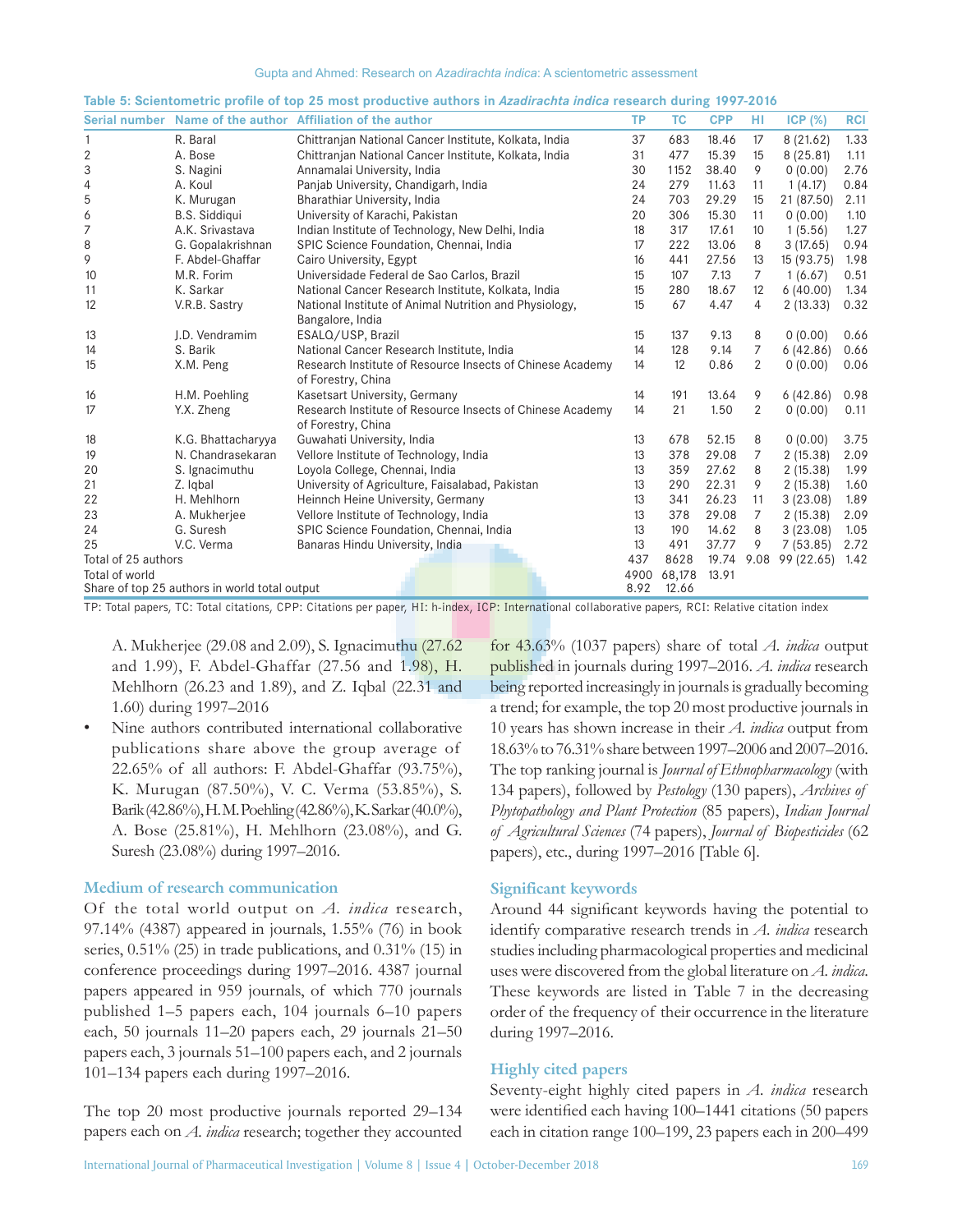| Table 6: Top 20 most productive journals in Azadirachta indica research during 1997-2016 |  |  |  |  |  |
|------------------------------------------------------------------------------------------|--|--|--|--|--|
|------------------------------------------------------------------------------------------|--|--|--|--|--|

| <b>Serial number</b>        | Name of the journal                                                  | <b>Number of papers</b> |           |           |  |  |
|-----------------------------|----------------------------------------------------------------------|-------------------------|-----------|-----------|--|--|
|                             |                                                                      | 2007-2011               | 2012-2016 | 2007-2016 |  |  |
|                             | Journal of Ethnopharmacology                                         | 44                      | 90        | 134       |  |  |
| 2                           | Pestology                                                            | 52                      | 78        | 130       |  |  |
| 3                           | Archives of Phytopathology and Plant Protection                      | 4                       | 81        | 85        |  |  |
| 4                           | Indian Journal of Agricultural Sciences                              | 24                      | 50        | 74        |  |  |
| 5                           | Journal of Biopesticides                                             | 0                       | 62        | 62        |  |  |
| 6                           | International Journal of Pharma and Bio Sciences                     | 0                       | 49        | 49        |  |  |
| 7                           | Parasitology Review                                                  |                         | 41        | 43        |  |  |
| 8                           | Research Journal of Pharmaceutical Biological and Chemical Sciences  |                         | 42        | 42        |  |  |
| 9                           | Crop Protection                                                      | 17                      | 23        | 40        |  |  |
| 10                          | International Journal of Pharmaceutical Sciences Review and Research | 0                       | 38        | 38        |  |  |
| 11                          | International Journal of Pharmacy and Pharmaceutical Sciences        | $\Omega$                | 38        | 38        |  |  |
| 12                          | Pakistan Journal of Botany                                           | 3                       | 35        | 38        |  |  |
| 13                          | Phytotherapy Research                                                | 24                      | 12        | 36        |  |  |
| 14                          | Journal of Economic Entomology                                       | 24                      | 11        | 35        |  |  |
| 15                          | Phytoparasitica                                                      | $\Omega$                | 35        | 35        |  |  |
| 16                          | African Journal of Biotechnology                                     | 6                       | 28        | 34        |  |  |
| 17                          | <b>Ecology Environment and Conservation</b>                          |                         | 26        | 33        |  |  |
| 18                          | Indian Journal of Animal Sciences                                    | 19                      | 14        | 33        |  |  |
| 19                          | Asian Journal of Microbiology Biotechnology and Environment Sciences | 12                      | 17        | 29        |  |  |
| 20                          | <b>Current Science</b>                                               | 13                      | 16        | 29        |  |  |
| Total of 20 journals        |                                                                      | 251                     | 786       | 1037      |  |  |
| Total global journal output |                                                                      | 1347                    | 1030      | 2377      |  |  |
|                             | Share of top 20 journals in global journal output                    | 18.63                   | 76.31     | 43.63     |  |  |

**Table 7: List of significant keywords in literature on** *Azadirachta indica* **research during 1997-2016**

| <b>Serial number</b> | <b>Keyword</b>         | <b>Frequency</b> | Serial number | <b>Keyword</b>             | <b>Frequency</b> |
|----------------------|------------------------|------------------|---------------|----------------------------|------------------|
|                      | A. indica              | 3883             | 23            | Drug isolation             | 165              |
| 2                    | Neem                   | 768              | 24            | Bacteria (microorganism)   | 156              |
| 3                    | Plant leaf             | 720              | 25            | Plant root                 | 156              |
| 4                    | Medicinal plants       | 720              | 26            | Antimicrobial activity     | 152              |
| 5                    | Azadirachta            | 403              | 27            | Antioxidant activity       | 151              |
| 6                    | Chemistry              | 323              | 28            | Drug mechanism             | 147              |
| 7                    | Drug effect            | 320              | 29            | Enzyme activity            | 141              |
| 8                    | Insecticide            | 309              | 30            | E. coli                    | 140              |
| 9                    | Neem oil               | 309              | 31            | Malaria                    | 136              |
| 10                   | Herbaceous agent       | 278              | 32            | Essential oils             | 130              |
| 11                   | Plant seed             | 266              | 33            | Terpenes                   | 130              |
| 12                   | Plant leaves           | 260              | 34            | Anti-ineffective agents    | 126              |
| 13                   | Phytotherapy           | 249              | 35            | Bio-pesticides             | 121              |
| 14                   | Drug efficacy          | 246              | 36            | Ethno-botany               | 118              |
| 15                   | Traditional medicine   | 238              | 37            | Pesticides                 | 118              |
| 16                   | Pest control           | 222              | 38            | Flavonoids                 | 112              |
| 17                   | Phytochemistry         | 194              | 39            | E. coli                    | 110              |
| 18                   | AntObacterial activity | 181              | 40            | Anti-fungal activity       | 109              |
| 19                   | Drug screening         | 181              | 41            | Anti-neoplastic activity   | 107              |
| 20                   | <b>Bark</b>            | 179              | 42            | Antioxidants               | 105              |
| 21                   | Herbal medicine        | 169              | 43            | Integrated pest management | 93               |
| 22                   | Diabetes mellitus      | 169              | 44            | Insect control             | 88               |

*A. indica*: *Azadirachta indica*, *E. coli*: *Escherichia coli*

citations range, 3 papers each in 500–999 citations range and 2 papers 1000–1441 citations range each) in 22 years during 1997–16. Seventy‑eight papers together cumulated a total of 18498 citations, averaging 237.15 citations per paper. Of the 78 highly cited papers, 45 resulted from the participation of research organizations in their role as stand-alone (noncollaborating) institutional authors and remaining 33 from two or more research organizations working in their role as collaborating partners per paper (20 national collaborative and 13 international collaborative). Among 78 highly cited papers, the largest participation was seen from India (42 papers), followed by the USA (11 papers), UK (7 paper), Canada (5 papers), Brazil, Germany, and Nigeria (3 papers each), Bangladesh, Kenya, and Pakistan (2 papers each), Croatia, Costa Rica, Denmark, Ghana, Hong Kong, Japan, Malaysia, South Africa, South Korea, Spain, Thailand, Tongo, and Uganda (1 paper each). These 78 highly cited papers involved the participation of 242 personal authors and 116 research organizations in total globally. Of the 78 highly cited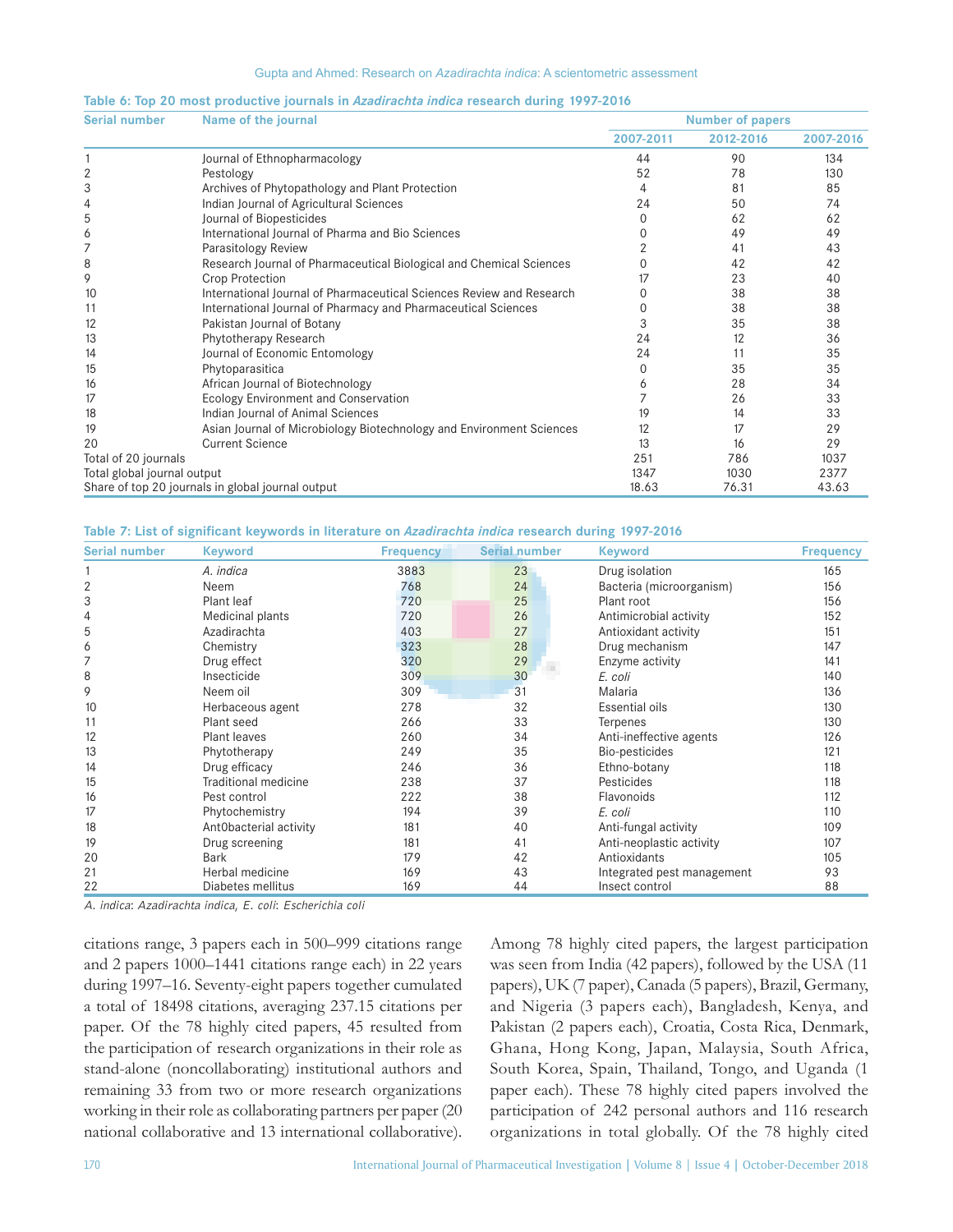papers, 56 were published as articles, 20 as reviews papers, and 2 as conference papers. These 78 highly cited papers were published in 63 journals, with 11 papers in *Journal of Ethnopharmacology, 2 papers each in Biomass and Bioenergy, Chemical Engineering Journal, Food Chemistry, Journalof American Mosquito Control Association and Journal of Hazardous Materials* and 1 paper each in 57 other journals.

# **RESULTS AND CONCLUSION**

Research and publications data on *A. indica* sourced from the Scopus database were analyzed in this study to provide a quantitative and qualitative description of its global research output covering 20 years (1997–2016). The study showed that annual and 10-year cumulative global output of *A. indica* research registered 7.61% and 156.36% growth. Its global citation impact averaged to 13.91 citations per paper during 1997–2016, which decreased from 25.98 during 1997–2006 to 9.21 during 2007–2016.

India alone accounted for the highest publication share (53.49%), followed by Brazil (6.12%), USA (6.02%), Nigeria (5.57%), Pakistan (4.71%), and other countries, namely UK, Germany, China, Egypt, and Malaysia (from 1.71% to 2.45%) during 1997–2016. The top 10 most productive countries in *A. indica* research together accounted 86.22% global publication share and 85.81% citation share during 1997–2016. Their 10-year cumulated global publication share increased from 85.89% to 86.35% global publication share during 1997–2006 to 2007–2016. Top ranking developing countries in *A. indica* research dominate in quantity of research, whereas American and western countries in the ranking list dominate more in quality of research. For example, India, Brazil, Nigeria, Pakistan, China, and Egypt mainly from developing countries together accounted for 75.58% global publication share and citation impact (averaging 12.45 citations per paper) and comparatively the USA, UK, and Germany account for only 10.63% global share and citation impact (averaging 23.74 citations per paper) during 1997–2016.

The global publication share registered an increasing publication share varying from 0.45% to 3.01% in 6 countries namely Pakistan, Egypt, Nigeria, India, Malaysia, and China, as against decrease from 0.39% to 4.57% in 4 countries, namely Brazil, German, UK and USA in 10 years period (1997–2006 and 2007–2016). Only three of the top 10 countries scored relative citation index above the world average of 1.0: UK (1.95), USA (1.71) and Germany (1.42) during 1997–2016. The international collaborative publication share of American and western countries in *A. indica* was greater (56.95%–65.09% share) compared to that of major developing countries (7.97%– 44.44% share).

Agricultural and biological sciences was the most sought after subject area of *A. indica* research, accounting for (48.41%) the highest publications share, followed by pharmacology, toxicology and pharmaceutics (22.04%), biochemistry, genetics and molecular biology (17.35%), medicine (16.80%), environmental science (13.39%) and other three sub-fields contribution varying from 4.90% to 8.22% during 1997–2016. Among broad subjects, the research activities registered increase pharmacology, toxicology and pharmaceutics, biochemistry, genetics and molecular biology, medicine, immunology and microbiology, and veterinary science, as against decrease in agricultural and biological sciences, environmental science, and chemistry during 1997–2006 to 2007–2016.

The top 25 most productive research organizations and the authors on *A. indica* research collectively contributed 20.65% and 8.92% global publication share and 22.43% and 112.66% global citation share, respectively, during 1997–2016. The leading organizations in terms of publication productivity were: Banaras Hindu University, Varanasi, India (64 papers), Indian Agricultural Research Institute, New Delhi, India (63 papers), University of Karachi, Pakistan (60 papers), Annamalai University, India (55 papers), Tamil Nadu Agricultural University, India (51 papers), Indian Veterinary Research Institute, India and King Saud University, Saudi Arabia (49 papers each), UNESP-Universidade Estadual Paulista, Brazil (48 papers), University of Agriculture, Faisalabad, Pakistan (43 papers) and Federal University of Viscosa, Brazil (41 papers) during 1997–2016. The leading organizations in terms of citation impact per paper were Aligarh Muslim University, India (31.03 and 2.23), Bharathiar University, Coimbatore, India (29.10 and 2.09), Wageningen University and Research Centre, Netherlands (27.19 and 1.95), Annamalai University, India (26.76 and 1.92), Banaras Hindu University, Varanasi, India (25.02 and 1.80), Central Arid Zone Research Institute, Jodhpur, India (24.43 and 1.76), University of Agriculture, Faisalabad, Pakistan (22.42 and 1.61), Chittaranjan National Cancer Institute, Kolkata, India (18.46 and 1.33), King Saud University, Saudi Arabia (18.04 and 1.30), Vellore Institute of Technology, India (18.0 and 1.29) and University of Ibadan, Nigeria (19.44 and 1.11) during 1996–2016.

The journals medium accounted for 97.14% global share in *A. indica* research with top 20 most productive journals accounting for 43.63% of total publications output in journals during 1997–2016. *Journal of Ethnopharmacology*